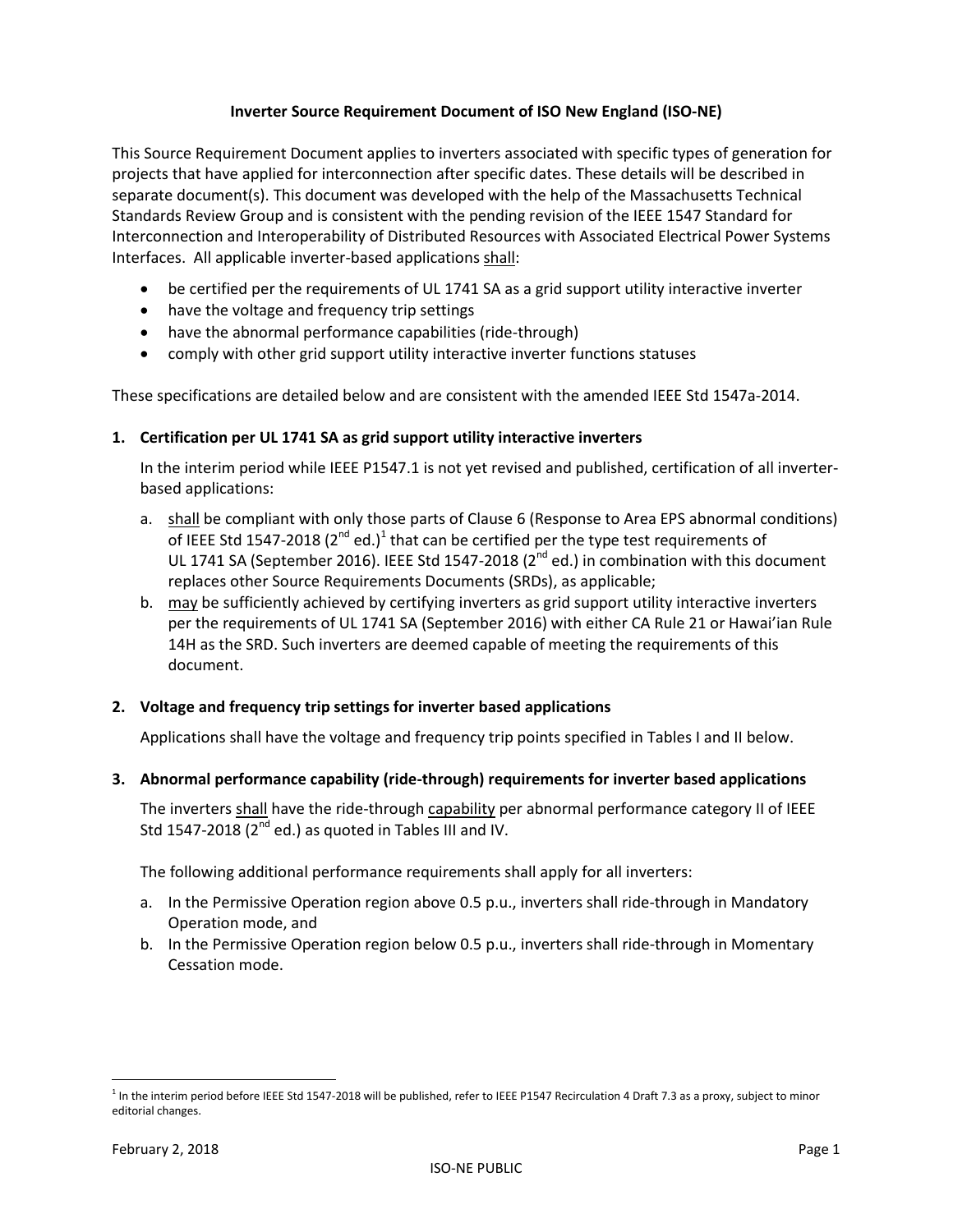Consistent with IEEE Std 1547-2018 ( $2<sup>nd</sup>$  ed.) the following shall apply:

- a. DER tripping requirements specified in this SRD shall take precedence over the abnormal performance capability (ride-through) requirements in this section, subject to the following:
	- 1. Where the prescribed trip duration settings for the respective voltage or frequency magnitude are set at least 160 ms or 1% of the prescribed tripping time, whichever is greater, beyond the prescribed ride-through duration, the DER shall comply with the ride-through requirements specified in this section prior to tripping.
	- 2. In all other cases, the ride-through requirements shall apply until 160 ms or 1% of the prescribed tripping time, whichever is greater, prior to the prescribed tripping time.
- b. DER ride-through requirements specified in this section shall take precedence over all other requirements within this SRD with the exception of tripping requirements listed in item a. above. Ride-through may be terminated by the detection of an unintentional island. However, false detection of an unintentional island that does not actually exist shall not justify noncompliance with ride-through requirements. Conversely, ride-through requirements specified in this section shall not inhibit the islanding detection performance where a valid unintentional islanding condition exists.

## **4. Other grid support utility interactive inverter functions statuses**

Other functions required by UL 1741 SA shall comply with the requirements specified in Table V. For functions not activated by default, the inverter is compliant if tested to the manufacturers stated capability.

#### **5. Definitions**

The following definitions which are consistent with IEEE Std 1547-2018 (2nd ed.) and UL 1741 SA shall apply:

**cease to energize**: Cessation of active power delivery under steady state and transient conditions and limitation of reactive power exchange. This may lead to momentary cessation or trip.

**clearing time**: The time between the start of an abnormal condition and the DER ceasing to energize the utility's distribution circuit(s) to which it is connected. It is the sum of the detection time, any adjustable time delay, the operating time plus arcing time for any interposing devices (if used), and the operating time plus arcing time for the interrupting device (used to interconnect the DER with the utility's distribution circuit).

**continuous operation**: Exchange of current between the DER and an EPS within prescribed behavior while connected to the utility's distribution system and while the applicable voltage and the system frequency is within specified parameters.

**mandatory operation:** Required continuance of active current and reactive current exchange of DER with utility's distribution system as prescribed, notwithstanding disturbances of the utility's distribution system voltage or frequency having magnitude and duration severity within defined limits.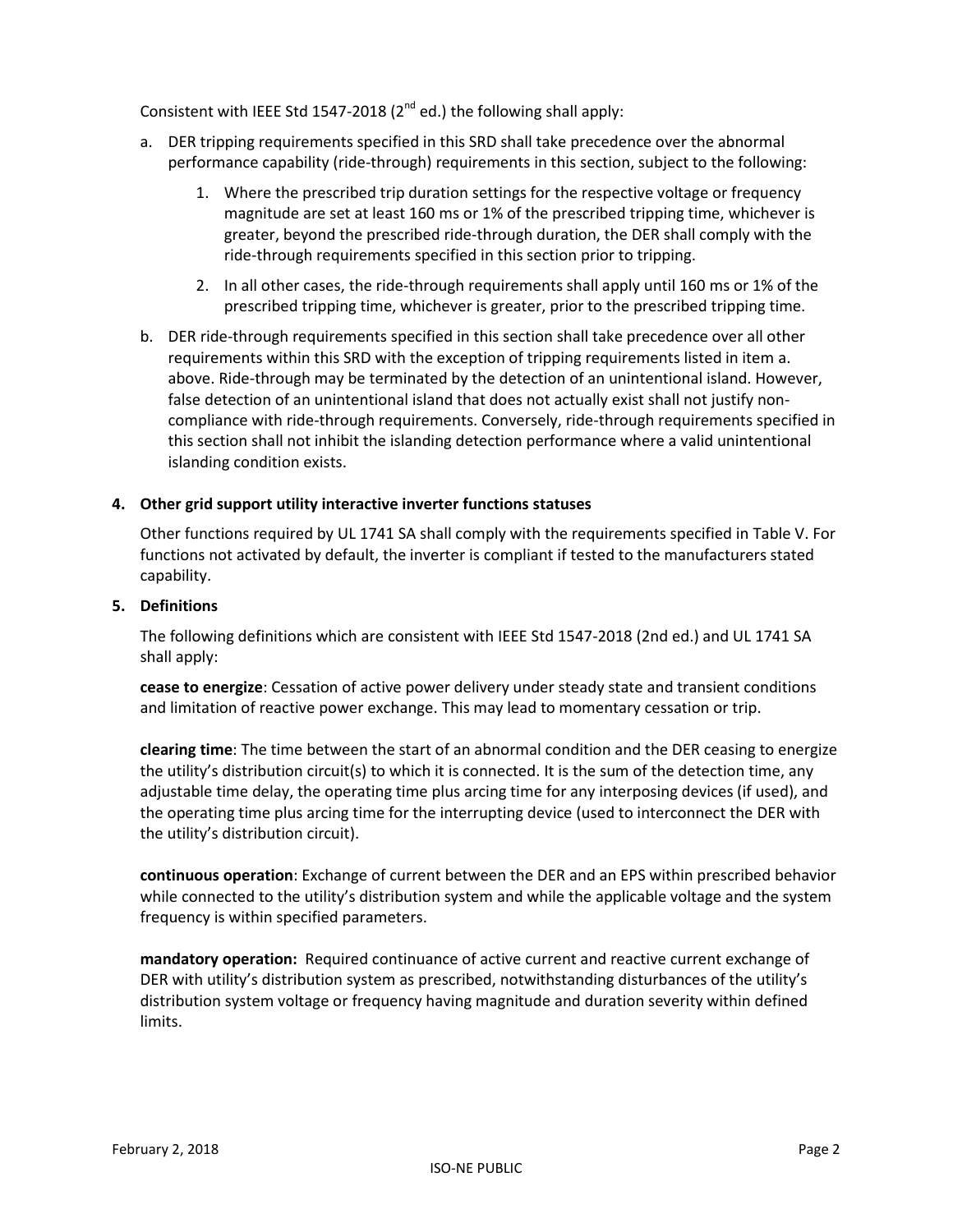**momentary cessation**: Temporarily cease to energize the utility's distribution system while connected to the utility's distribution system, in response to a disturbance of the applicable voltages or the system frequency, with the capability of immediate restore output of operation when the applicable voltages and the system frequency return to within defined ranges.

**permissive operation**: operating mode where the DER performs ride-through either in mandatory operation or in momentary cessation, in response to a disturbance of the applicable voltages or the system frequency.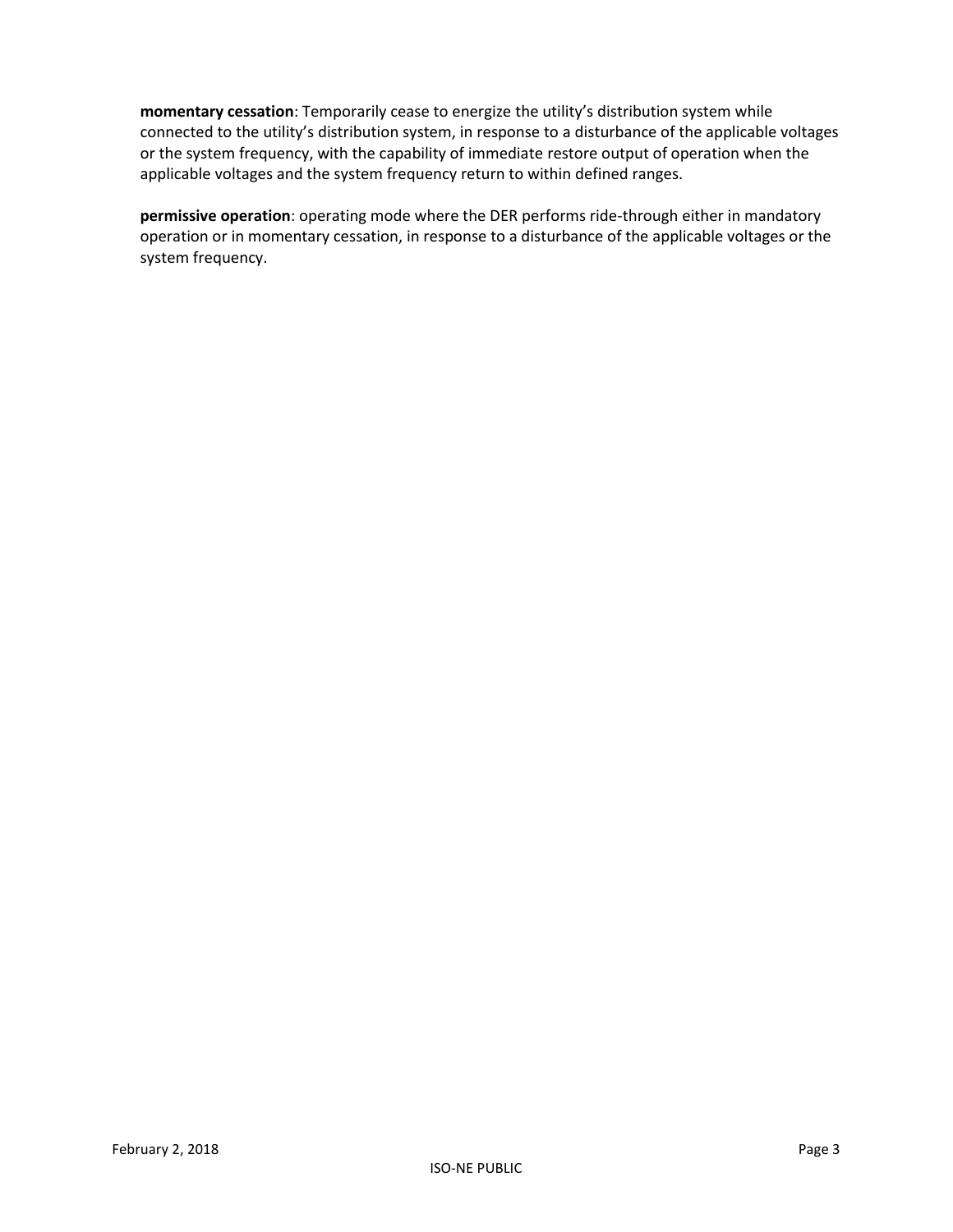| Shall Trip - IEEE Std 1547-2018 (2 <sup>nd</sup> ed.) Category II |                                             |                            |                                                                                                                                       |                                    |                                                      |
|-------------------------------------------------------------------|---------------------------------------------|----------------------------|---------------------------------------------------------------------------------------------------------------------------------------|------------------------------------|------------------------------------------------------|
|                                                                   | <b>Required Settings</b>                    |                            | Comparison to IEEE Std 1547-2018 (2 <sup>nd</sup> ed.)<br>default settings and ranges of allowable settings for<br><b>Category II</b> |                                    |                                                      |
| <b>Shall Trip</b><br><b>Function</b>                              | <b>Voltage</b><br>(p.u. of nominal voltage) | <b>Clearing</b><br>Time(s) | <b>Voltage</b>                                                                                                                        | <b>Clearing</b><br>Time(s)         | <b>Within</b><br>ranges of<br>allowable<br>settings? |
| OV <sub>2</sub>                                                   | 1.20                                        | 0.16                       | Identical                                                                                                                             | Identical                          | Yes                                                  |
| OV <sub>1</sub>                                                   | 1.10                                        | 2.0                        | Identical                                                                                                                             | Identical                          | Yes                                                  |
| UV1                                                               | 0.88                                        | 2.0                        | Higher<br>(default is $0.70$ p.u.)                                                                                                    | Much shorter<br>(default is 10 s)  | Yes                                                  |
| UV <sub>2</sub>                                                   | 0.50                                        | 1.1                        | Slightly higher<br>(default is 0.45 p.u.)                                                                                             | Much longer<br>(default is 0.16 s) | Yes                                                  |

## **Table I: Inverters' Voltage Trip Settings**

#### **Table II: Inverters' Frequency Trip Settings**

| <b>Shall Trip</b> | <b>Required Settings</b> |                            | Comparison to IEEE Std 1547-2018 (2 <sup>nd</sup> ed.)<br>default settings and ranges of allowable settings for<br><b>Category I, Category II, and Category III</b> |                            |                                                   |
|-------------------|--------------------------|----------------------------|---------------------------------------------------------------------------------------------------------------------------------------------------------------------|----------------------------|---------------------------------------------------|
| <b>Function</b>   | <b>Frequency</b><br>(Hz) | <b>Clearing</b><br>Time(s) | <b>Frequency</b>                                                                                                                                                    | <b>Clearing</b><br>Time(s) | <b>Within ranges of</b><br>allowable<br>settings? |
| OF <sub>2</sub>   | 62.0                     | 0.16                       | Identical                                                                                                                                                           | Identical                  | Yes                                               |
| OF <sub>1</sub>   | 61.2                     | 300.0                      | Identical                                                                                                                                                           | Identical                  | Yes                                               |
| UF1               | 58.5                     | 300.0                      | Identical                                                                                                                                                           | Identical                  | Yes                                               |
| UF <sub>2</sub>   | 56.5                     | 0.16                       | Identical                                                                                                                                                           | Identical                  | Yes                                               |

### **Table III: Inverters' Voltage Ride-through Capability and Operational Requirements**

| <b>Voltage Range</b><br>(p.u.) | <b>Operating Mode/</b><br><b>Response</b> | Minimum Ride-through Time(s)<br>(design criteria)                                                                                     | <b>Maximum</b><br><b>Response Time(s)</b><br>(design criteria) | <b>Comparison to IEEE</b><br>Std 1547-2018<br>$(2^{nd}$ ed.)<br>for Category II |
|--------------------------------|-------------------------------------------|---------------------------------------------------------------------------------------------------------------------------------------|----------------------------------------------------------------|---------------------------------------------------------------------------------|
| V > 1.20                       | Cease to Energize                         | N/A                                                                                                                                   | 0.16                                                           | Identical                                                                       |
| $1.175 < V \le 1.20$           | <b>Permissive Operation</b>               | 0.2                                                                                                                                   | N/A                                                            | Identical                                                                       |
| $1.15 < V \le 1.175$           | <b>Permissive Operation</b>               | 0.5                                                                                                                                   | N/A                                                            | Identical                                                                       |
| $1.10 < V \le 1.15$            | <b>Permissive Operation</b>               |                                                                                                                                       | N/A                                                            | Identical                                                                       |
| $0.88 \le V \le 1.10$          | <b>Continuous Operation</b>               | infinite                                                                                                                              | N/A                                                            | Identical                                                                       |
| $0.65 \le V \le 0.88$          | <b>Mandatory Operation</b>                | Linear slope of 8.7 s/1 p.u. voltage<br>starting at $3 s \omega 0.65 p.u.:$<br>$T_{VRT} = 3 s + \frac{8.7 s}{1 p.u.} (V - 0.65 p.u.)$ | N/A                                                            | Identical                                                                       |
| $0.45 \le V < 0.65$            | Permissive Operation <sup>a,b</sup>       | 0.32                                                                                                                                  | N/A                                                            | See footnotes a & b                                                             |
| $0.30 \le V < 0.45$            | Permissive Operation <sup>b</sup>         | 0.16                                                                                                                                  | N/A                                                            | See footnote b                                                                  |
| V < 0.30                       | Cease to Energize                         | N/A                                                                                                                                   | 0.16                                                           | Identical                                                                       |

The following additional operational requirements shall apply for all inverters:

a. In the Permissive Operation region above 0.5 p.u., inverters shall ride-through in Mandatory Operation mode, and

b. In the Permissive Operation region below 0.5 p.u., inverters shall ride-through in Momentary Cessation mode with a maximum response time of 0.083 seconds.